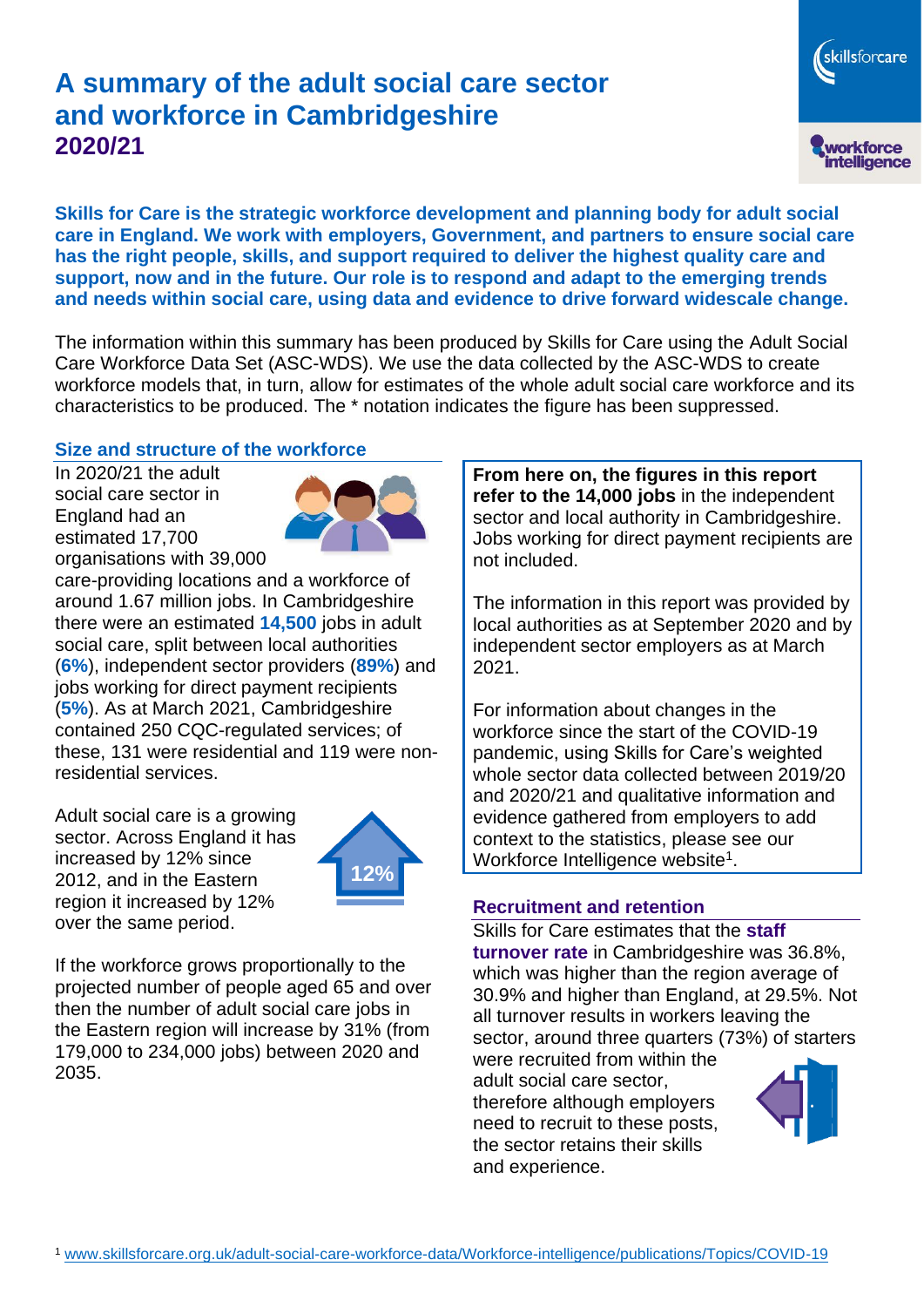Adult social care has an experienced 'core' of workers. Workers in Cambridgeshire had on average **8.0 years of experience in the sector** and 78% of the workforce had been working in the sector for at least three years.

Using both workforce intelligence evidence and our links with employers and stakeholders across England, we know that recruitment and retention is one of the largest issues faced by employers. We have many resources and tools available to help, for example the 'Values-based recruitment and retention toolkit'<sup>2</sup> and 'Seeing potential: widen your talent pool'. <sup>3</sup> For more information please visit: [www.skillsforcare.org.uk/recruitment-retention](http://www.skillsforcare.org.uk/recruitment-retention)

#### **Employment information**

We estimate Cambridgeshire had **14,000** adult social care jobs employed in the local authority and independent sectors. These included 1,100 managerial roles, 550 regulated professionals, 10,000 direct care (including 8,500 care workers), and 2,100 other-non-care proving roles.

The average number of **sickness days** taken in the last year in Cambridgeshire was 9.8, (9.1 in Eastern and 9.5 across England). With an estimated directly employed workforce of 13,000, this would mean employers in Cambridgeshire lost approximately **127,000 days to sickness in 2020/21**. In England levels of staff sickness have nearly doubled over the course of the pandemic between 2019/20 and 2020/21, in total around 6 million extra days were lost to sickness than in the year before.

Less than a quarter (18%) of the workforce in Cambridgeshire were on zero-hours contracts. Over half (60%) of the workforce usually worked full-time hours and 40% were parttime.

#### **Chart 1. Proportion of workers on zero hours contracts by area**

| England        |  |
|----------------|--|
| Eastern        |  |
| Cambridgeshire |  |



### **Workforce demographics**

The majority (80%) of the workforce in Cambridgeshire were female, and the average age was 43.7 years old.



Workers aged 24 and under made up 10% of the workforce and workers aged over 55 represented 26%. Given this age profile approximately 3,600 people will be reaching retirement age in the next 10 years.

Nationality varied by region, in England 83% of the workforce identified as British, while in the Eastern region this was 82%. An estimated 82% of the workforce in Cambridgeshire identified as British, 10% identified as of an EU nationality and 8% a non-EU nationality, therefore there was a similar reliance on EU and non-EU workers.

### **Pay**



Table 1 shows the full-time equivalent annual or hourly pay rate of selected job roles in Cambridgeshire (area), Eastern (region) and England. All figures

represent the independent sector as at March 2021, except social workers which represent the local authority sector as at September 2020. At the time of analysis, the National Living Wage was £8.72.

#### **Table 1. Average pay rate of selected job roles by area**

|                                 | <b>England</b> | Region  | Area    |
|---------------------------------|----------------|---------|---------|
| Full-time equivalent annual pay |                |         |         |
| Social Worker <sup>t</sup>      | £37,100        | £34,500 | £36,700 |
| Registered nurse                | £33,600        | £33,000 | £32,600 |
| Hourly pay                      |                |         |         |
| National Living<br>Wage         | £8.72          | £8.72   | £8.72   |
| Senior care worker              | £10.00         | £10.02  | £10.16  |
| Care worker                     | £9.29          | £9.23   | £9.36   |
| Support and<br>outreach         | £9.53          | £9.37   | £9.84   |

†Local authority social workers only.

Please note that pay varies by sector, with local authority pay generally being higher than independent sector pay.

[www.skillsforcare.org.uk/vba](http://www.skillsforcare.org.uk/vba)